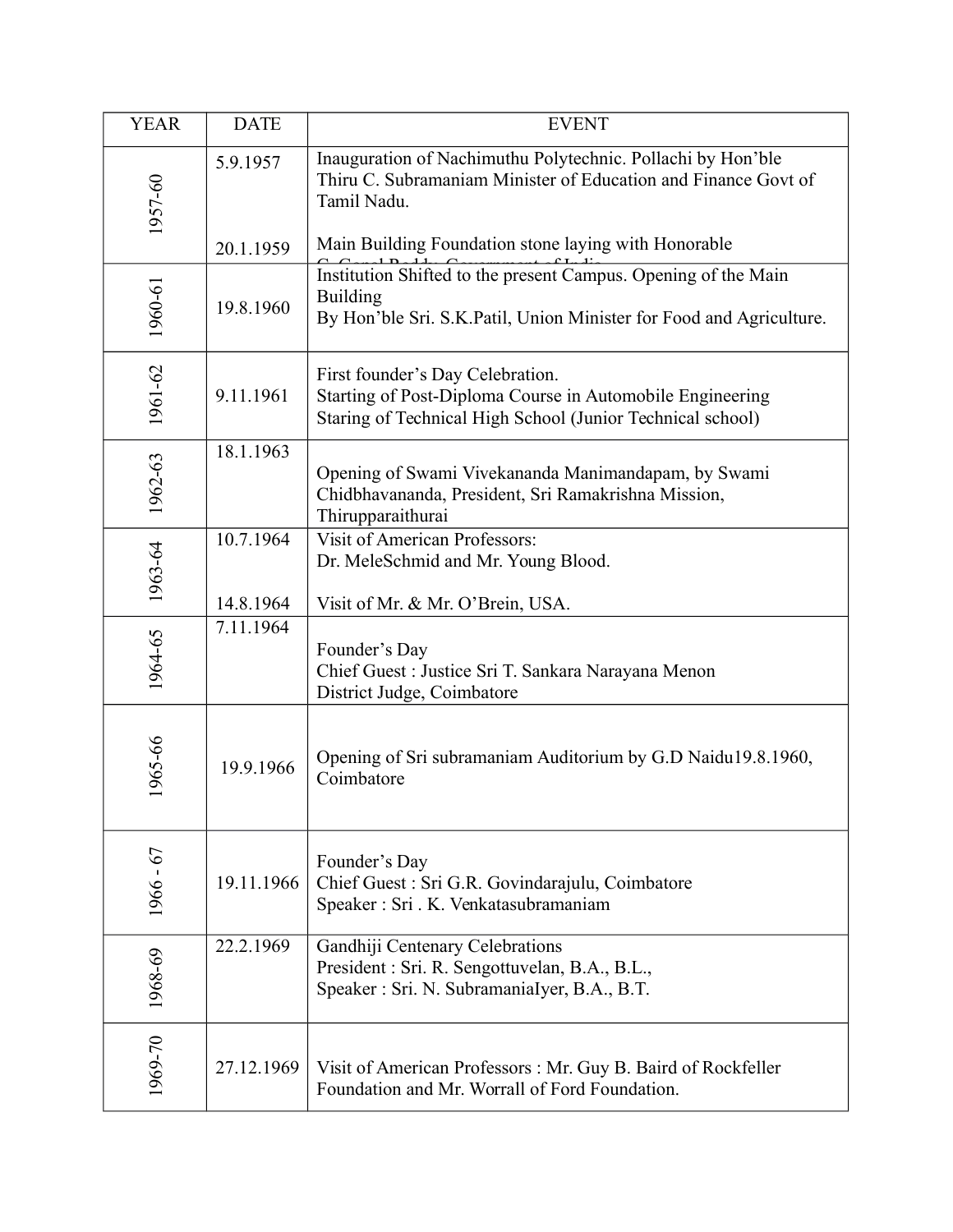| 1970-71   | 13.3.1970                   | Annual Day & Alumni Day<br>Chief Guest: Sri. K. Radhakrishnan, IPS., D.I.G of Police,<br>Western Range                                                                                                     |
|-----------|-----------------------------|------------------------------------------------------------------------------------------------------------------------------------------------------------------------------------------------------------|
|           | 21.5.1970                   | Visit of Prof. M. Shimosaka of Tokyo Metropolitan University, Japan                                                                                                                                        |
|           | 12.9.1970                   | Unveiling of Founder's Statue by Hon'ble Sri Jagajeevan Ram,<br>Union Minister of Defense.                                                                                                                 |
|           | 5.3.1971                    | <b>Annual Day</b><br>Chief Guest: Thiru. P.K. Vedanayam, Chief Engineering, P.A.P.                                                                                                                         |
| 1971 - 72 | 3.3.1972                    | Starting of Diploma Course in Commercial Practice<br>Annual Day<br>President: Swami Chidbhavananda, Sri Ramakrishna Mission,<br>Tirupparaithurai.                                                          |
| 1972-73   | 2.4.1973                    | Seminar on "Building and Structural Drafting"                                                                                                                                                              |
| 1974-75   | 24.8.1974                   | Founder's Day<br>President : Thiru. G.R.Damodaran, Coimbatore<br>Speakers: Thiru. R.Venkataraman and Dr. G. Rangasami<br>Starting of Diploma Course in Textile Technology                                  |
| 1975-76   | 13.5.1975<br>to<br>9.6.1975 | I.S.T.E. Summer School on Industrial Electronics                                                                                                                                                           |
| 1976-77   | 3.9.1976                    | Founder's Day: Starting of Gold Medal Awards.<br>President: Mr. J.A Ryon, Jt. Director of School Education,<br>Tamilnadu.<br>Speakers: Thiru. E.C.Chandirasekaran, Chief Engineering,<br>National Highways |
| 1977-78   | 1.6.1977<br>to<br>6.6.1977  | Curriculum Development workshop on "Teaching Learning and<br>Testing"<br>By Prof. V. Natarajan, Project Officer, Association of<br>Indian Universities, New Delhi                                          |
| 1978-79   | .6.1978                     | Introduction of Three Integrated Diploma - Pre-Technical<br>Course abolished. Girls Admission started in D.C.P. Course with<br>Nine students.                                                              |

In all  $\mathcal{L}(\mathcal{L})$  of  $\mathcal{L}(\mathcal{L})$  of  $\mathcal{L}(\mathcal{L})$  of  $\mathcal{L}(\mathcal{L})$  of  $\mathcal{L}(\mathcal{L})$  of  $\mathcal{L}(\mathcal{L})$ 

3.8.1978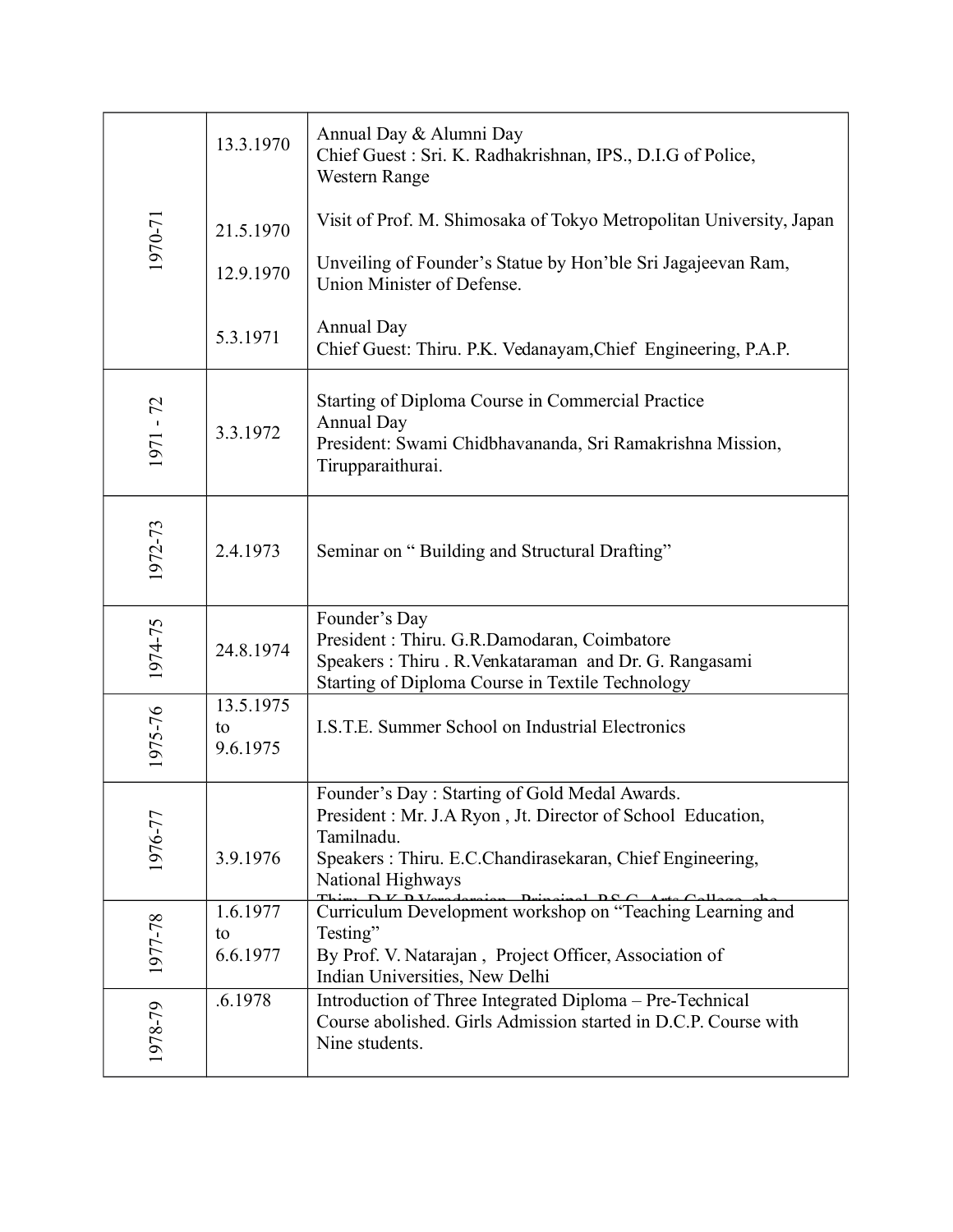|         | 29.1.1979  | Workshop on "Project Method of Teaching " for Staff.                                                                                   |
|---------|------------|----------------------------------------------------------------------------------------------------------------------------------------|
| 1978-79 | to         | 14 participants from Tamilnadu, Kerala and Andhra. 24 science                                                                          |
|         | 10.2.1979  | Trolleys fabricated and supplied to rural High School in Tamilnadu.                                                                    |
|         |            |                                                                                                                                        |
|         | 11.12.1979 | Founder's Day                                                                                                                          |
| 1979-80 |            | Chief Guest : Thiru.M. Meyyappan, Managing Director Kwality                                                                            |
|         |            | Spinning Mills, Pollachi.                                                                                                              |
|         |            | Speaker:Thiru.N.GiridhariPrased Topic:                                                                                                 |
|         | 6.10.1980  | Inauguration of Literary Association                                                                                                   |
| 1980-81 |            |                                                                                                                                        |
|         |            | 10 <sup>th</sup> Founder's Day                                                                                                         |
|         | 25.10.1980 | President: Justice Thiru.S. Mohan, High Court, Madras.                                                                                 |
|         | 21.3.1982  | 61 <sup>st</sup> Birth Day of our Chairman                                                                                             |
|         |            |                                                                                                                                        |
|         | 23.3.1982  | Founder's Day                                                                                                                          |
| 1981-82 |            | Chief Guest: Thiru. KumariAnanthan                                                                                                     |
|         |            |                                                                                                                                        |
|         | 18.11.1982 | Diplamo gaurea in Electronic and Communications Engineering and<br>Thiru. K.Arumugam, Principal, retired voluntarily and was appointed |
|         |            | as Correspondent of the Institution.                                                                                                   |
|         |            | Thiru. V.P. Sundaram, B.E., M.I.E., ASSUMED Charge as Principal                                                                        |
|         |            |                                                                                                                                        |
|         |            | <b>Silver Jubilee Celebrations</b>                                                                                                     |
| 1982-83 |            |                                                                                                                                        |
|         | 3.2.1983   | Founder's Day                                                                                                                          |
|         |            | Chief Guest : Swami Satchidananda, USA.                                                                                                |
|         |            |                                                                                                                                        |
|         |            | <b>Annual Day</b>                                                                                                                      |
|         | 11.3.1983  | President : Tmt. Chandra Gandhi Govindarajulu, Coimbatore                                                                              |
|         | 30.9.1983  | Sneaker Thiru N Namasiyayam Princinal NGM College Pollachi<br>Expiry of Thiru.R.S. Subramaniam, our first Pricipal,                    |
| 983-84  |            |                                                                                                                                        |
|         | 15.12.1983 | Founder's Day and Silver Kailasam, Madras                                                                                              |
|         | $\&$       | Exhibition inaugurated by Hon'ble Thiru.C.Ponnalyan, Minister of                                                                       |
|         |            | Founder's Day                                                                                                                          |
| 1984-85 |            | President : Thiru. K.S. Ramaswamy, Former Union Minister,                                                                              |
|         | 4.1.1985   | Speaker: "ArutpaArasu" Thiru.N.Giridhari Prasad                                                                                        |
|         |            | Institution of Youth Award for the best Outgoing Student by Sri                                                                        |
|         | 11.12.1985 | Inauguration of Community Polytechnic Scheme                                                                                           |
|         |            | Completion of Silver Jubile Building at a cost of Rs.17.35 lakhs with                                                                  |
| 1985-86 |            | an area of 1528.8sq.m.                                                                                                                 |
|         |            |                                                                                                                                        |
|         | 1.2.1987   | Autonomy Granted for Diploma course in Textile Technology                                                                              |
| 1986-87 |            | Opening of Silver Jubilee Building by Hon'ble                                                                                          |
|         |            | Thiru.P.Chidambaram,                                                                                                                   |
|         |            | Minister of State for Home Affairs, Govt.of India.                                                                                     |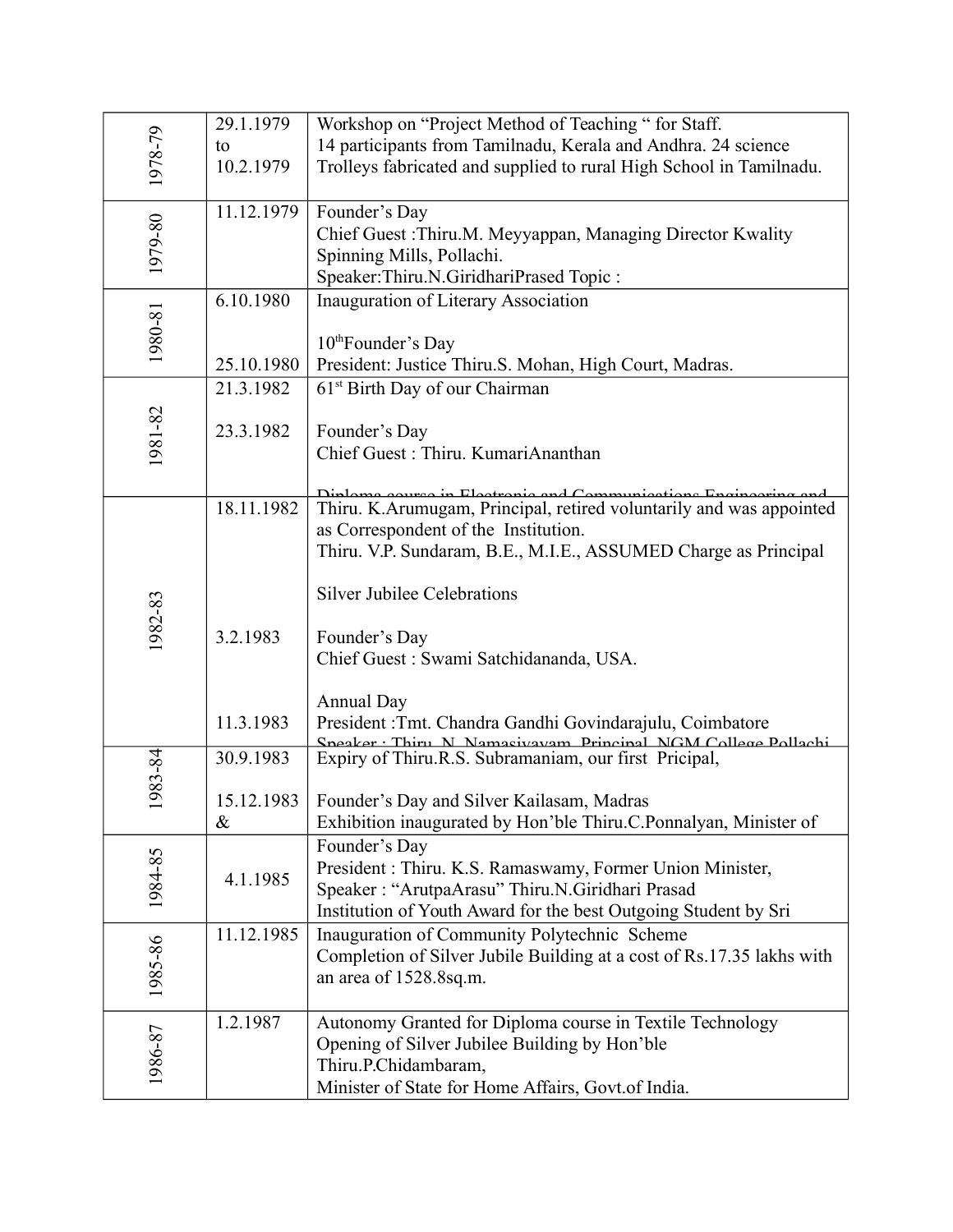|         | 10.1.1988  | Major V.Rajarajan, N.C.C.Company Commander, secured First          |
|---------|------------|--------------------------------------------------------------------|
| 1987-88 |            | Rank two times in his Military Training Career in All India Basis. |
|         |            |                                                                    |
|         | 3.2.1988   | Inauguration of Career Guidance Cell by Thiru.K.Arumugam,          |
|         | 9.9.1988   | Inaguration of National Social Services (N.S.S) Unit. Grant of     |
| 1988-89 |            | autonomy to Diploma in Civil Engineering and Electrical $\&$       |
|         |            | Electronics Engineering.                                           |
|         | 17.12.1988 |                                                                    |
|         | 12.09.1989 | Thiru. P. Eswaramoorthy, M.E. (Hons.) M.I.E., Vice Principal and   |
|         |            | H.O.D/Civil, assumed charge as Principal                           |
| 1989-90 |            |                                                                    |
|         | 15.9.1989  | <b>Engineering Day</b>                                             |

| 1989-90     | 25.9.1989     | Inauguration of Rotract Clup & Blood Donation Camp            |
|-------------|---------------|---------------------------------------------------------------|
|             | 21.11.1989    | Visit of Swami Satchidananda, and his team of 40 Members from |
|             |               | USA.                                                          |
|             | 8.1.1990      | 19 <sup>th</sup> Founder's Day                                |
|             |               | Chief Gust: Mr.S.Raju, Chairman, Pollachi Municipal Council,  |
|             |               | Speaker: Pulavar Thiru, Gandhidasan                           |
|             | 2.2.1990      | Vivekananda Jayanthi Celebrations.                            |
|             |               |                                                               |
|             | 19.2.1990     | Workshop on Annual Review and Forward Planning of Community   |
|             | to 23 .2.1990 | Polytechnic in Southern Region".                              |
| $1990 - 91$ | 11.1.1991     | Grant of Full Autonomy to be Polytechnic.                     |
|             | 23.1.1991     | 20 <sup>th</sup> Founder's Day                                |
|             |               | Chief Guest: Thiru B.N. Marimuthu, Chief Engineer, T.N.E.B    |
|             |               | Speaker: Thiru. N. Giridhari Prasad                           |
|             |               |                                                               |
|             | 21.2.1991     | Inaguration of Youth Red Crose Unit by                        |
|             |               | Dr. D. Muthukumarswamy, M.B.B.S., Pollachi                    |
|             | 25.2.1991     | Art Work Exhibition by Thiru.S.K. Balasiddhartha,             |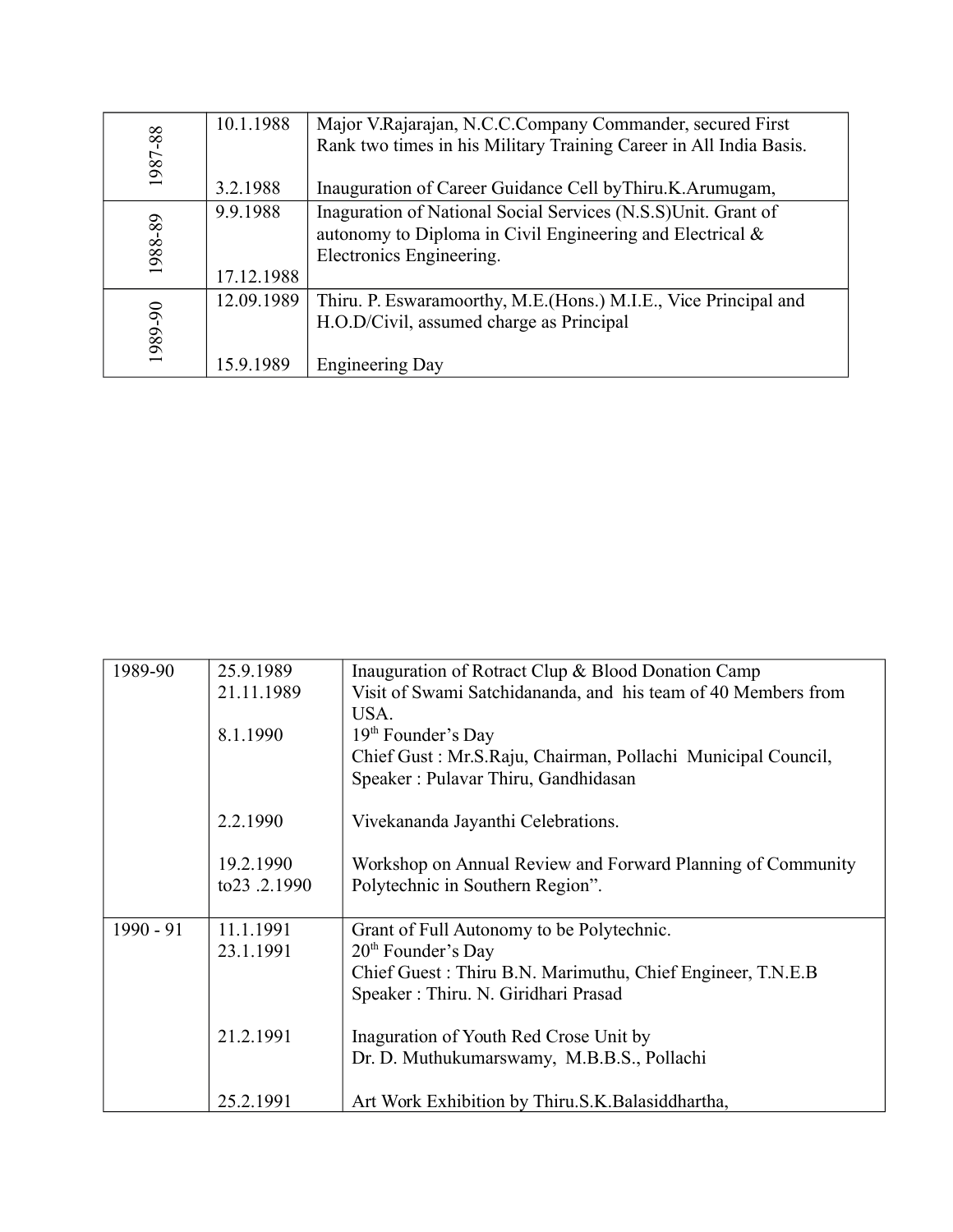|           |                                                                                     | Instructor/Textiles.                                                                                                                                                                                                                                                 |
|-----------|-------------------------------------------------------------------------------------|----------------------------------------------------------------------------------------------------------------------------------------------------------------------------------------------------------------------------------------------------------------------|
|           | 27.2.1991                                                                           | <b>Annual Day</b><br>President: Thiru. PK.Ramaswamy, Supt. Engineer., T.N.E.B<br>Udumalpet<br>Speaker : Tmt. Vimala Ramani, Novelist, Coimbatore                                                                                                                     |
| 1991-92   | 15.9.1991                                                                           | Engineering Day Alumni Day Celebrations<br>President: Thiru. Aruchamy, Principal, Cheran Training Institute<br>Pollachi                                                                                                                                              |
|           | 28.11.1991<br>7.2.1991                                                              | N.S.S.Camp at Chedimuthur<br>Award of First Prize for Best Student Project Work : "Universal<br>Agro Machine" Prepared at a cost of Rs.1441/- by Final year<br>Mechanical Engg.Students.                                                                             |
|           | 18.2.1992                                                                           | $21st$ Founder's Day<br>President : Mr. Sandeep Saxena, M.Tech., I.A.S., Sub Collector,<br>Pollachi<br>Speaker: Thiru N.Namasivayam, Principal, N.G.M. College,<br>Pollachi<br>Thiru. Christian Paul, B.Sc., B.E., (Hons) M.S.(Engg) assumed<br>Charge as Principal. |
| 1993 - 94 | 11.1993<br>6.12.1993 to                                                             | ISTE Winter School on "Performance Characteristics of Induction<br>Machines using Auto CAD"<br>Grant of Rs.114.50 lakhs under World Bank Assisted Second<br>Technician Education Project.<br>One month Entrepreneur Development Programme, in association            |
|           | 5.1.1994                                                                            | With D.I.C., Coimbatore. 43 participants, including 16 women.                                                                                                                                                                                                        |
| 1993-94   | 13.12.1993 to<br>9.12.1993<br>18.12.1993<br>&19.12.1993<br>24.1.1994 to<br>1.2.1994 | Special Training to Staff in Auto CAD, BY Info Data Systems,<br>Madras<br>Southern Regional Conference of Kasturba Gandhi National<br><b>Memorial Trust</b><br>Staff Training Programme on Computer Maintenance by Broadline<br>Computer's Maras                     |
|           | 7.2.1994                                                                            | Founder's Day<br>Pattimandram:<br>Judge: Thiru.P.Namasivayam, Madurai<br>Magic Show: Thiru. O.N.Gopalakrishnan, Pollachi<br>Chief Gust: Thiru.S.Thiagarajan, Chairman, Southern Alloy                                                                                |
|           |                                                                                     | Foundries, Madras                                                                                                                                                                                                                                                    |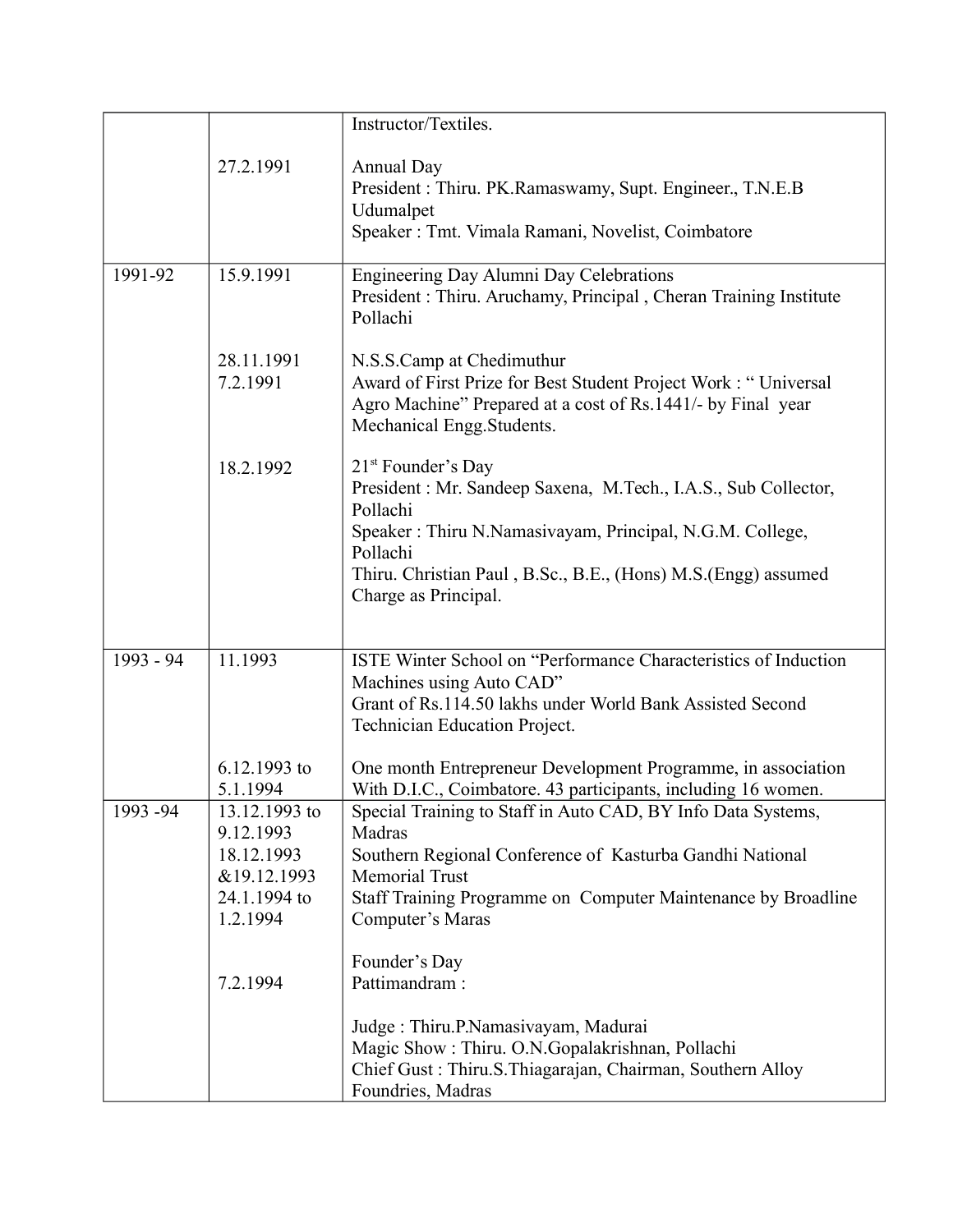|             |                             | Speaker: Dr.Saratha Nambi Arooan                                                                                                                                                                      |
|-------------|-----------------------------|-------------------------------------------------------------------------------------------------------------------------------------------------------------------------------------------------------|
|             |                             | <b>Annual Day</b>                                                                                                                                                                                     |
|             | 18.2.1994                   | President: Thiru.M.Balasubramaniam, M.COM., M.B.A.,                                                                                                                                                   |
|             |                             | Managing Director, Sakthi Finance Ltd., Coimbatore                                                                                                                                                    |
|             |                             | Speaker: Thiru.R.K.Ramaswamy, President, A.Nagore RKR HSS.                                                                                                                                            |
|             |                             | Planning and Designing of Flexible Courses under Multi-Point                                                                                                                                          |
|             | 28.4.1994 &<br>29.4.1994    | <b>Entry and Credit System</b>                                                                                                                                                                        |
| 1994-95     | 12.6.1994                   | Opening of "Jyothi Mandapam" by Swami Saravanananda, Dindigul                                                                                                                                         |
|             | 21.11.1994 to<br>23.11.1994 | Induction Training Programme for new teacher at LRUC, On<br>"Preparation and use of Lesson Plan and Instructional Media".<br>ISTE Winter School on "Industrial Pollution and Environment<br>Control". |
|             | 20.5.1994                   | Thiru C.Ramasamy, M.E., F.I.V. assumed charge as principal.                                                                                                                                           |
|             | 1.3.1995 to<br>4.3.1995     | Inter Polytechnic Athletic Association (IPAA)Woman as Principal.<br>Tamilnadu & Pondichery Tournament & Sports Meet.                                                                                  |
|             | 7.2.1995                    | Founder's Day<br>President : Thiru. G.K.Sundaram<br>Speaker: Tmt. llampirai Manimaran                                                                                                                 |
|             | 10.3.1995                   | 38 <sup>th</sup> Annual Day<br>President : Dr.K.Azhagar Ramanujam,Principal, NGM College,<br>Pollachi<br>Speaker: Dr. Poovannan, Coimbatore                                                           |
|             | 13.3.1995 to<br>15.3.1995   | Workshop on "Virtual Engineering" -CAD/CAM Software"                                                                                                                                                  |
| $1995 - 96$ | 15.5.1995 to<br>9.6.1995    | ISTE Summer School on Alternate Fuels and Automobiles                                                                                                                                                 |
|             | 29.5.1995 to<br>9.6.1995    | ISTE Summer School on Export-oriented Indian Textile Goods.                                                                                                                                           |
|             | 13.9.1995                   | Signing of Memorandum of Understanding with Cambrian College<br>Of Applied Arts & Technology, Sudbury, Canada by our Principal at<br>Canada.                                                          |
| 1995-96     | 14.9.1995 &<br>15.9.1995    | Wokshop on Continuing Education and Industry – Institute –<br>Interaction.                                                                                                                            |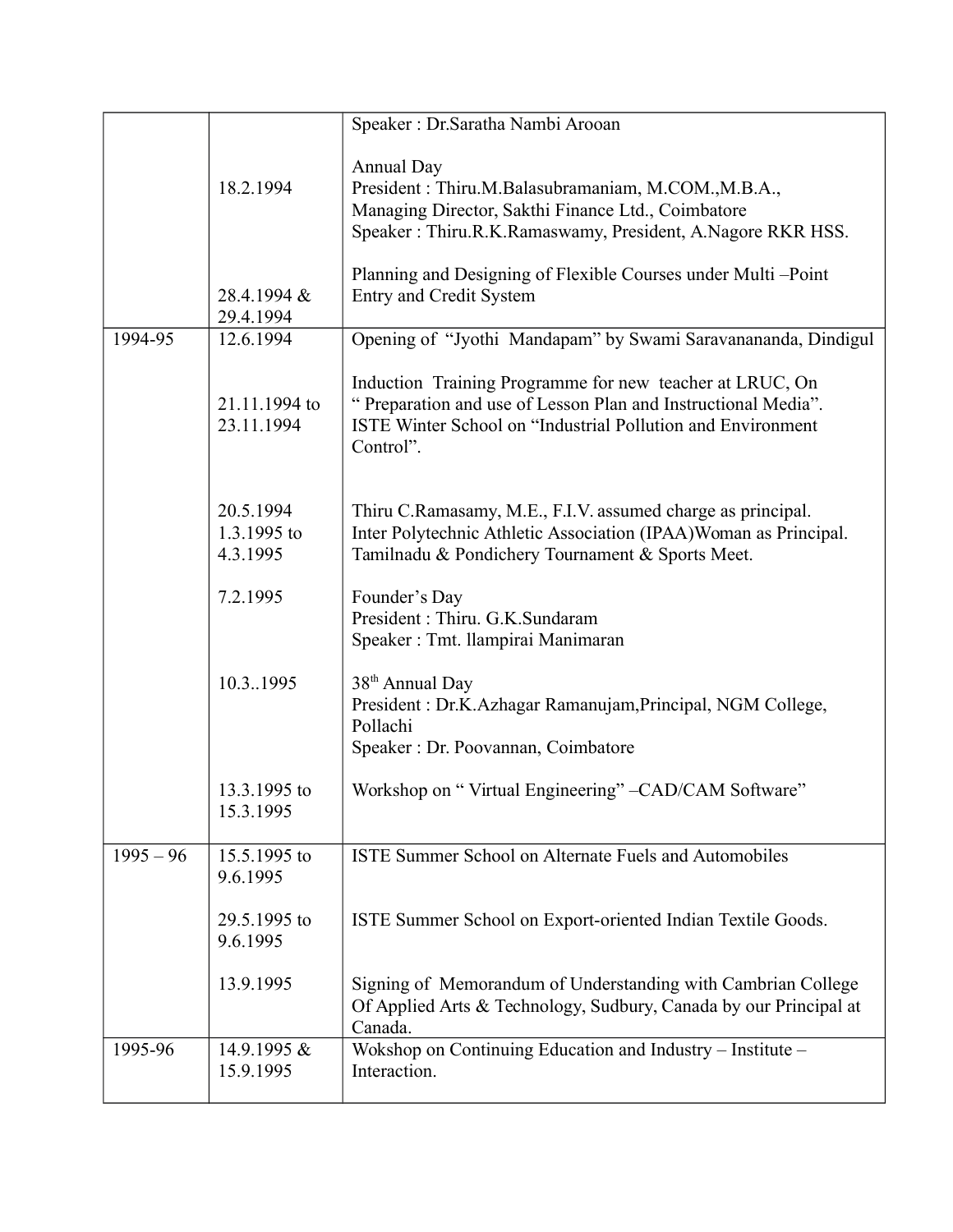|           | Diploma course in Automobile Engineering                                               |
|-----------|----------------------------------------------------------------------------------------|
| 23.1.1996 | Visit of Dr. Venkatasapathy Raju, H.O.D. Computer Division,<br>Purdue University, USA. |
| 24.1.1996 | Opening of ISTE Continuing Education Center and ISTE Student's<br>Chapter              |
|           | President: Dr.M.Gurusamy Principal, C.I.T., Coimbatore                                 |
| 5.2.1996  | Visit of Dr. A. Kalanidhi, Bangalore.                                                  |
| 7.2.1996  | $25th$ Founder's Day                                                                   |
|           | Chief Gust : Dr. M. Ibrahim Alladin,                                                   |
|           | President, Cambrian International, Canada                                              |
|           | Speaker: Thiru.Sadhu Sarangapani                                                       |
|           | Special Address: Mr. Barrie J. Saxton, Project Manager, C.I.I.C.P.,<br>Madras          |
|           | "Vivatha Medai" by Thiru.Leoni, Dindigul                                               |
|           | Signing of MoU with CODISSIA, Coimbatore                                               |
| 16.2.1996 | 39 <sup>th</sup> Annual Day                                                            |
|           | President: Thiru N.Krishna Kumar,                                                      |
|           | Warden, IndiraGanghi Wild Life Sanctuary, Pollachi<br>Speaker: Thiru.Nellai Kannan     |
|           |                                                                                        |

| 20.6.1996   | MoU signed with University of Indianapolis, USA.                |
|-------------|-----------------------------------------------------------------|
| 27.9.1996   | MoU signed with Parametric Technology Corporation, USA          |
| 11.11.1996  | MoU signed with Entrepreneur Development Institute of India,    |
|             | Ahemedabad                                                      |
| 15.10.1996& | Mr.K. Easwaran and Mr.V. Krishnamurthy, Faculty, Partcipated in |
|             | the National Seminar on "Automy to Polytechnics" conducted      |
|             | At T.T.T.I., Chandigarth                                        |
| 10.12.1996  | Opening of C.I.IC.P. Continuing Education Centre by             |
|             | Mr.Barrie J.Saxton, Project Manager, C.I.I.C.P Madras.          |
| 7.2.1997    | $26th$ Founders Day                                             |
|             | F.N: Vivatha Medai, lead by Thiru.S.Sathyaseelan, Trichy.       |
|             | A.N: President: Hon'ble Thiru.R.Thanshkodi Adithan,             |
|             | Union Mnister of State for Youth Affairs & Sports               |
|             | Speaker: Thiru.K.Selvakumar, Public Relations Officer, TIIC,    |
|             | 16.10.1996                                                      |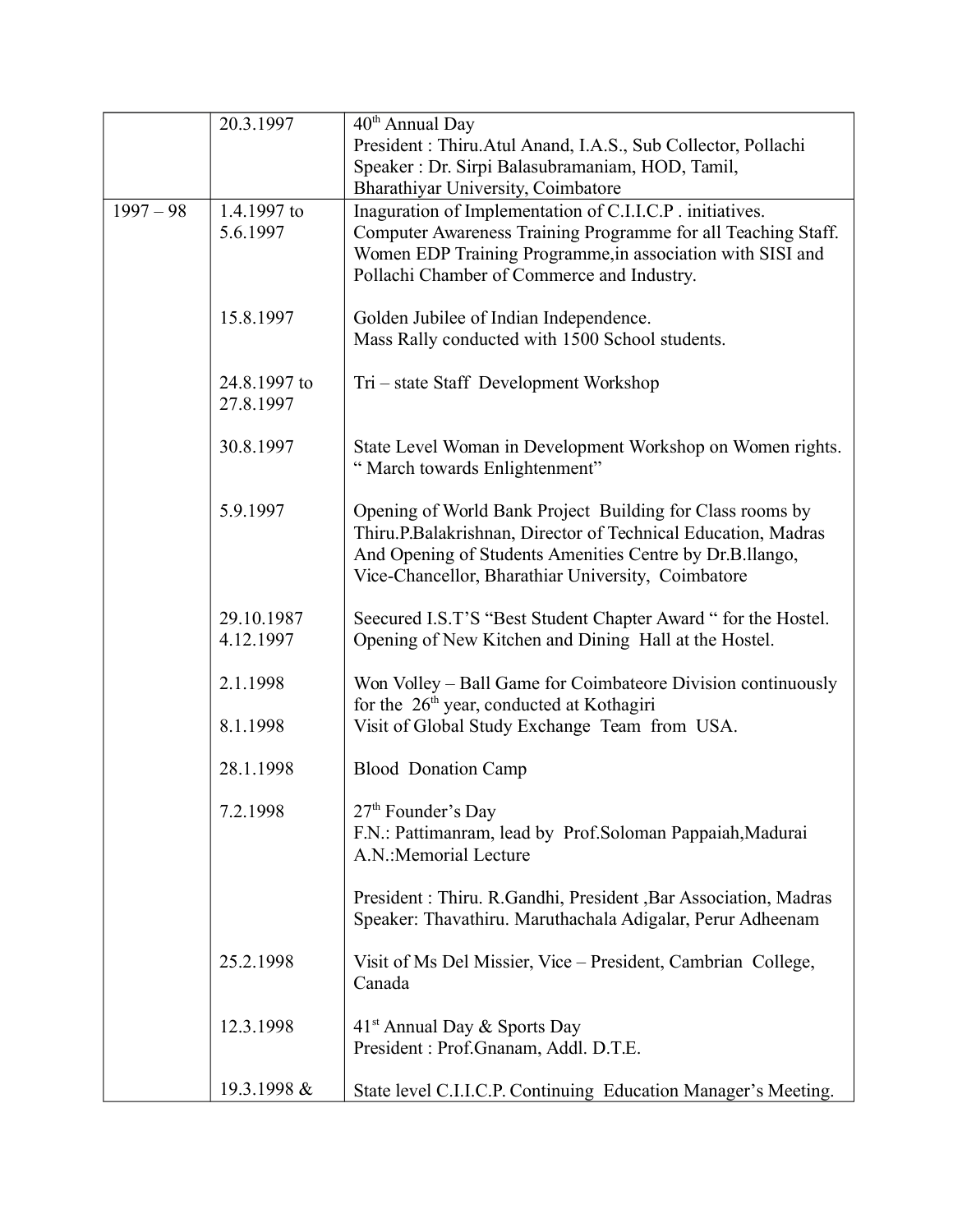|             | 20.3.1998                 |                                                                                                                                                                                                |
|-------------|---------------------------|------------------------------------------------------------------------------------------------------------------------------------------------------------------------------------------------|
|             | 17.3.1998 to<br>26.3.1998 | N.S.S. Programme on "Self Employment for Rural Youth"                                                                                                                                          |
|             | 9.4.1998 to<br>11.4.1998  | State level C.I.I.C.P. Workshop on "Guidance, Counselling and<br>Career Planning".                                                                                                             |
|             |                           | 4 Decade Celebrations                                                                                                                                                                          |
|             |                           | Diploma course in Mechanical Engineering (Refrigeration and<br>Air-Conditioning)                                                                                                               |
| 1998 - 99   | 22.5.1998                 | Mr. M. Ashok, Faculty, went to Cambrian College, Canada for<br>one month training in Refrigeration and Air – Conditioning.                                                                     |
|             | 1.7.1998                  | Canada – Day celebrated with the assistance of Prof. Christian<br>Dow and student – intern Ms. Jenny Myllynen of Canada who<br>worked here under Cambrian Nachimuthu Partnership<br>Programme. |
|             | 15.7.1998                 | Inauguration of Students Counselling Center and Continuing<br><b>Education Reprographic Center.</b>                                                                                            |
| $1998 - 99$ | 16.7.1998                 | Inauguration of HAM's Club.                                                                                                                                                                    |
|             | 17.8.1998                 | Workshop on Presentation Skills for staff.<br>Inaugurated by Dr. M.Ibrahim Alladin, President, Cambrian<br>International, Canada.                                                              |
|             | 22.8.1998                 | Ms. B. Kavitha and Ms. A. Kalaivani, students of Computer<br>Technology programme went to Cambrian College Canada for<br>one year study in computer Technology under CNPP.                     |
|             | 1.9.1998 to<br>13.9.1998  | Ms. Marie Matle, H.O.D./Con. Ed., Cambrian College, Canada,<br>Worked at our Polytechnic under CNPP.                                                                                           |
|             | 6.9.1998                  | First Year Programme of Dr. Mahalingam College of Engineering<br>& Technology (MCET) Started                                                                                                   |
|             | 14.9.1998 to<br>19.9.1998 | Orientation Course for I Year Staff on "Basics of Computer"<br>Science", - 22 participants.                                                                                                    |
|             | 15.9.1998                 | MoU signed with NIIT, Delhi to establish campus learning<br>centre.                                                                                                                            |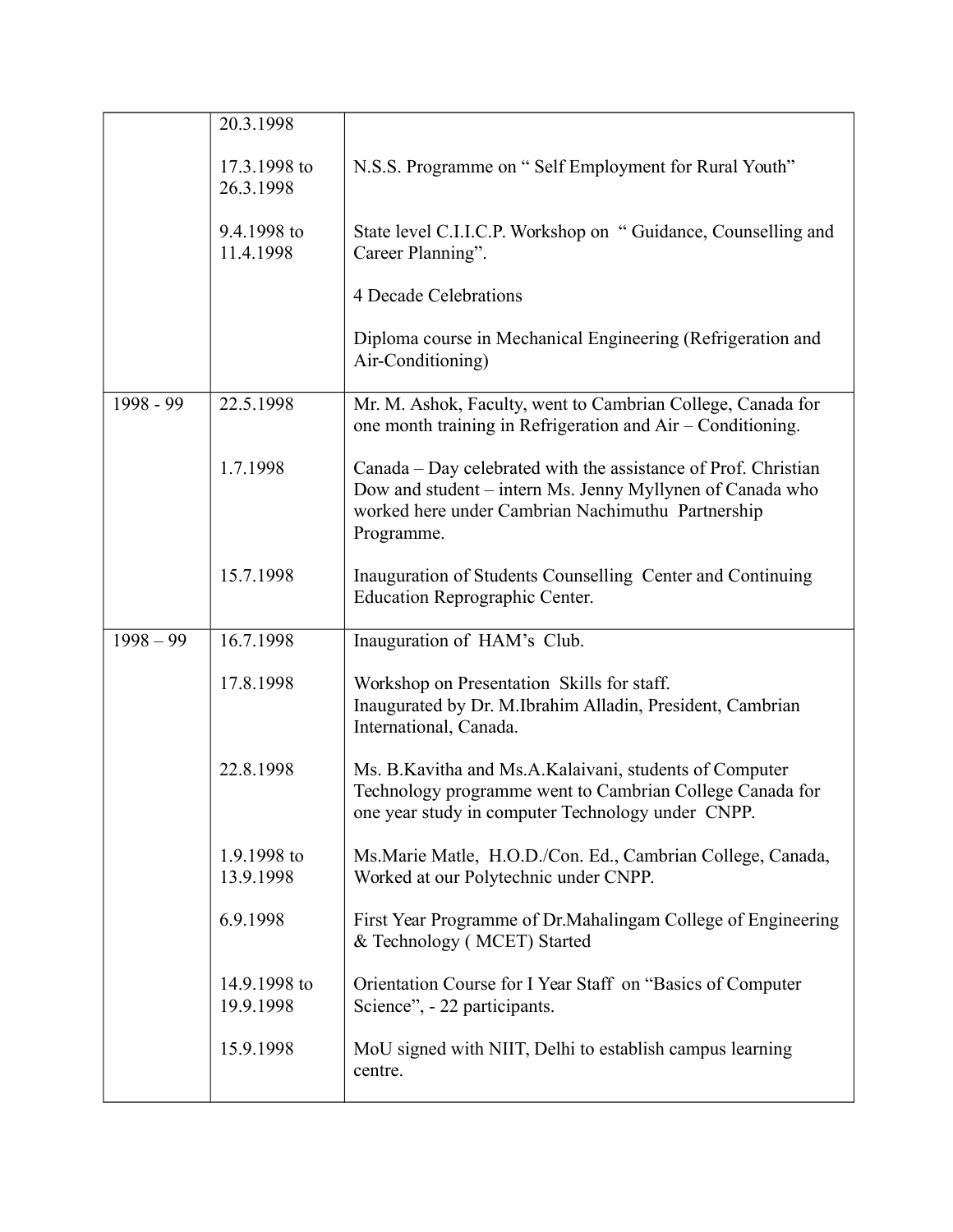|           | 16.9.1998                   | Inauguration of Contract Training Programme of Con. Ed.<br>Centre for 26 employees of M/s. Roots Hako Multiclean Ltd.,<br>Kovilpalayam on Technical Drawing and Instrumentation                                                                                               |
|-----------|-----------------------------|-------------------------------------------------------------------------------------------------------------------------------------------------------------------------------------------------------------------------------------------------------------------------------|
|           | 18.9.1998 to<br>20.9.1998   | Participation in C.I.I.C.P Showcase Conference held at<br>Dr.Dharmambal Polytechnic for Women, Chennai                                                                                                                                                                        |
|           | 21.9.1998 to<br>25.9.1998   | Orientation Course for I year staff of 14 Polys on Technical<br>Drawing using Auto CAD - 27 Candidates                                                                                                                                                                        |
|           | 11.10.1998 &<br>12.10.1998  | "4 Decades Celebrations" Volley Ball Tournament for<br>Engineering Colleges and Polytechnic. Our Polytechnic was the<br>winner.                                                                                                                                               |
|           | 12.10.1998                  | Secured for the second time I.S.T.E.'s" Best Student Chapter<br>Award" for Tamilnadu and Pondicherry Section.                                                                                                                                                                 |
|           | 22.11.1998                  | Workshop on "Career Planning" for High School Students of<br>Pollachi Educational District.                                                                                                                                                                                   |
|           | 11.12.1998 to<br>13.12.1998 | " 4Decades of Service" Celebrations, Including "Open House<br>Exhibition", "Inauguration of Dr. Mahalingam College of<br>Engineering and Technology",<br>"Alumni Day "Opening of "4 Decades of Service Memorial" and<br>"Plantinum Jubilee of Arutchelvar Dr. N. Mahalingam". |
|           | 7.2.1999                    | Founder's Day<br>Chief Guest: Thiru. K.Rajendran, D.I.G., Coimbatore                                                                                                                                                                                                          |
|           | 5.3.1999                    | 42 Annual and Sports Day<br>Chief Guest: Principal, NTC Staff College, Coimbatore                                                                                                                                                                                             |
|           |                             | Diploma course in Information Technology                                                                                                                                                                                                                                      |
| 1999-2000 | 7.2.2000                    | Founder's Day<br>Chief Guest: Maharishi Thiru. K.Muniandi, T. Kallupatti.                                                                                                                                                                                                     |
|           | 3.3.2000                    | <b>Annual Day</b><br>Chief Guest: P.V.Purusothaman, Salem                                                                                                                                                                                                                     |
| 2000-2001 | 9.2.2001                    | 44 <sup>th</sup> Annual & Sports Day<br>Chief Guest : Dr.G. Lakshmipathi, Coimbatore                                                                                                                                                                                          |
|           |                             | Diploma course in Printing Technology                                                                                                                                                                                                                                         |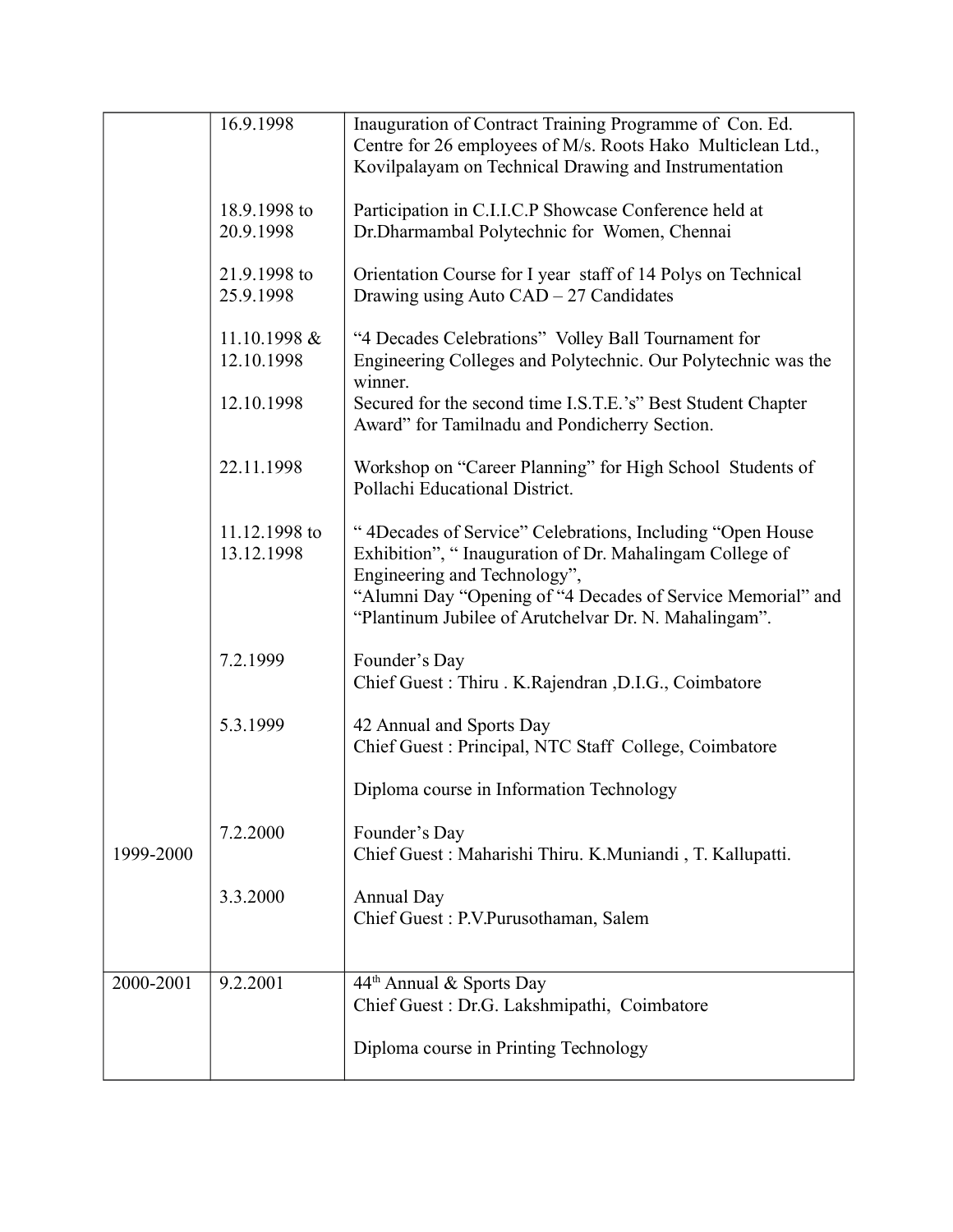| 2001-2002 | 15.11.2002 | AICTE – ISTE, Short Term Training Programme                                   |
|-----------|------------|-------------------------------------------------------------------------------|
|           |            | Chief Guest: G.Nammalvar-Trichy                                               |
| 2002-2003 | 14.12.2003 | 46 <sup>th</sup> Annual and Sports Day                                        |
|           |            | Chief Guest: R.Vasanthakumar, Secretary                                       |
|           |            | Karpagam Educational Institute, Coimbatore.                                   |
|           |            |                                                                               |
| 2003-2004 | 8.10.2004  | 'Showcase Conference' Inaugurated Function                                    |
|           |            | Chief Guest Dr. G.B. Jaiprakash Narain, Director, NITTTR.,                    |
|           |            | Chennai                                                                       |
|           |            |                                                                               |
|           |            | Centenary Celebrations of our Founder P. Nachimuthu                           |
|           |            | Gounder .Multi Facility Nachimuthu Gounder Centenary Centr                    |
|           |            | Inaugurated by the Governor of Tamilnadu Thiru.P.S.Rama                       |
|           |            | Mohan Rao.                                                                    |
| 2004-2005 | 11.02.2005 |                                                                               |
|           |            | <b>Annual Day</b><br>Chief Guest Thiru.R.Sivaram, MD., Royal Classic, Tirupur |
|           |            |                                                                               |
|           |            | ISO: 9001-2000 Certification awarded for NPTC BY STQC,                        |
|           |            | Govt.of India Bangalore                                                       |
|           |            |                                                                               |
| 2005-2006 | 15.02.2006 | Annual Day Chief Guest Thiru. Kavidasan                                       |
|           |            | Head, Corporate HRD                                                           |
|           |            | Roots Group of Companies, Coimbatore                                          |
|           |            |                                                                               |
|           |            | Diploma course in Instrumentation and control Engineering                     |
| 2006-2007 | 19.12.2006 | Inauguration of Golden Jubilee Celebrations of Nachimuthu                     |
|           |            | Polytechnic College the Honourable President of India                         |
|           |            | New Delhi Dr.A.P.J. Abdul Kalam                                               |
|           |            | Diploma course in Computer Networking                                         |
|           |            |                                                                               |
|           | 9.02.2007  | 50 <sup>TH</sup> Annual Day Celebrations                                      |
|           |            | Chief Guest: Thiru A.K. Venkatasamy                                           |
|           |            | Chairman, Shanthi Enterprise, Chennai                                         |
| 2007-2008 | 18.2.2008  | <b>Annual Day Celebrations</b>                                                |
|           |            | Chief Guest: Thiru.K.Balasubramaniam                                          |
|           |            | Chairman, Precision Group of Companies, Chennai                               |
|           |            |                                                                               |
|           |            | Golden Jubilee Celebrations                                                   |
|           |            |                                                                               |
| 2008-2009 | 19.7.2008  | Accreditation given by 3 year                                                 |
|           |            | Branches: Civil Engineering, Mechanical Engineering,                          |
|           |            | Electronic & Communication Engineering, Textile Technology,                   |
|           |            | Automobile Engineering                                                        |
|           |            | National Board of Accreditation, AICTE-New Delhi                              |